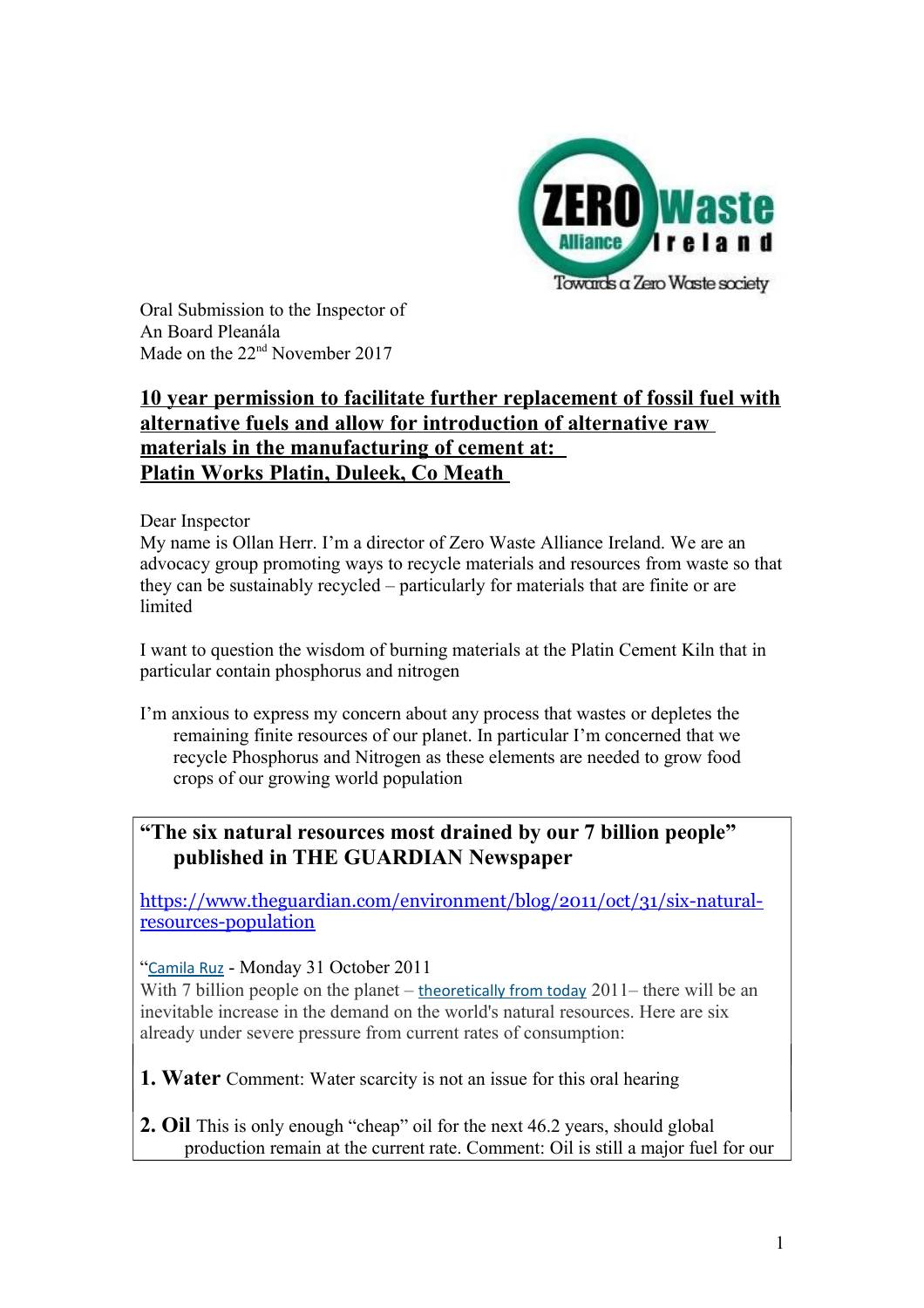modern mechanical methods of farming and the transport of fertilizer and for food transport around the world.

- **3. Natural gas** A similar picture to oil exists for natural gas, with **[enough gas in](http://www.bp.com/subsection.do?categoryId=9037150&contentId=7068622)  [proven reserves](http://www.bp.com/subsection.do?categoryId=9037150&contentId=7068622)** to meet 58.6 years of global production at the end of 2010. Comment: *Natural Gas is the most cost effective way to make Ammonia fertilizer to grow food crops using the industrial process known as the "Haber Bosch" method.*
- **4. Phosphorus -Without this element, plants cannot grow. Essential for fertiliser, phosphate rock is only found in a handful of countries, including the US, China and Morocco. With the need to feed 7 billion people, scientists from the [Global Phosphorus Research Initiative](http://phosphorusfutures.net/) predict we could run out of phosphorus in 50 to 100 years unless new reserves of the element are found.**
- **5. Coal** This has the largest reserves left of all the fossil fuels, but as China and other developing countries continue to increase their appetite for coal, demand could finally outstrip supply. As it is, we have enough coal to meet 188 years of global production. *Comment: Coal is another fossil fuel that is used particularly in China to make ammonia fertilizer to grow food crops*
- **6. Rare earth elements** Scandium and terbium for mobile phones. *Comment: These elements are not of interest in this oral hearing "*

# **Nutrients in Waste**

The waste categories listed below are proposed to be incinerated in the cement kiln. Initially almost all of these originally required the use of Natural Gas or Coal to make the ammonia fraction of fertilizer for their growth. By burning in a cement kiln, Phosphorus will be wasted and will not be recovered. This is the other essential element that is necessary for fertilizer to produce food.

# **Categories of waste that are proposed to be burned at Platin cement factory**

| 02 01 02 | animal-tissue waste                                                                                            |
|----------|----------------------------------------------------------------------------------------------------------------|
| 19 08 05 | sludges from treatment of urban waste water                                                                    |
| 02 01 03 | plant-tissue waste                                                                                             |
| 02 01 06 | animal facces, urine and manure (including spoiled straw), effluent, collected separately and treated off-site |
| 19 12 06 | sludges from on-site effluent treatment other than those mentioned in 19 11 05                                 |
| 02 03 05 | sludges from on-site effluent treatment                                                                        |
| 19 08 05 | sludges from treatment of urban waste water                                                                    |
| 19 08 12 | sludges from biological treatment of industrial waste water other than those mentioned in 1908 11              |
| 19 08 14 | sludges from other treatment of industrial waste water other than those mentioned in 1908 13                   |
|          |                                                                                                                |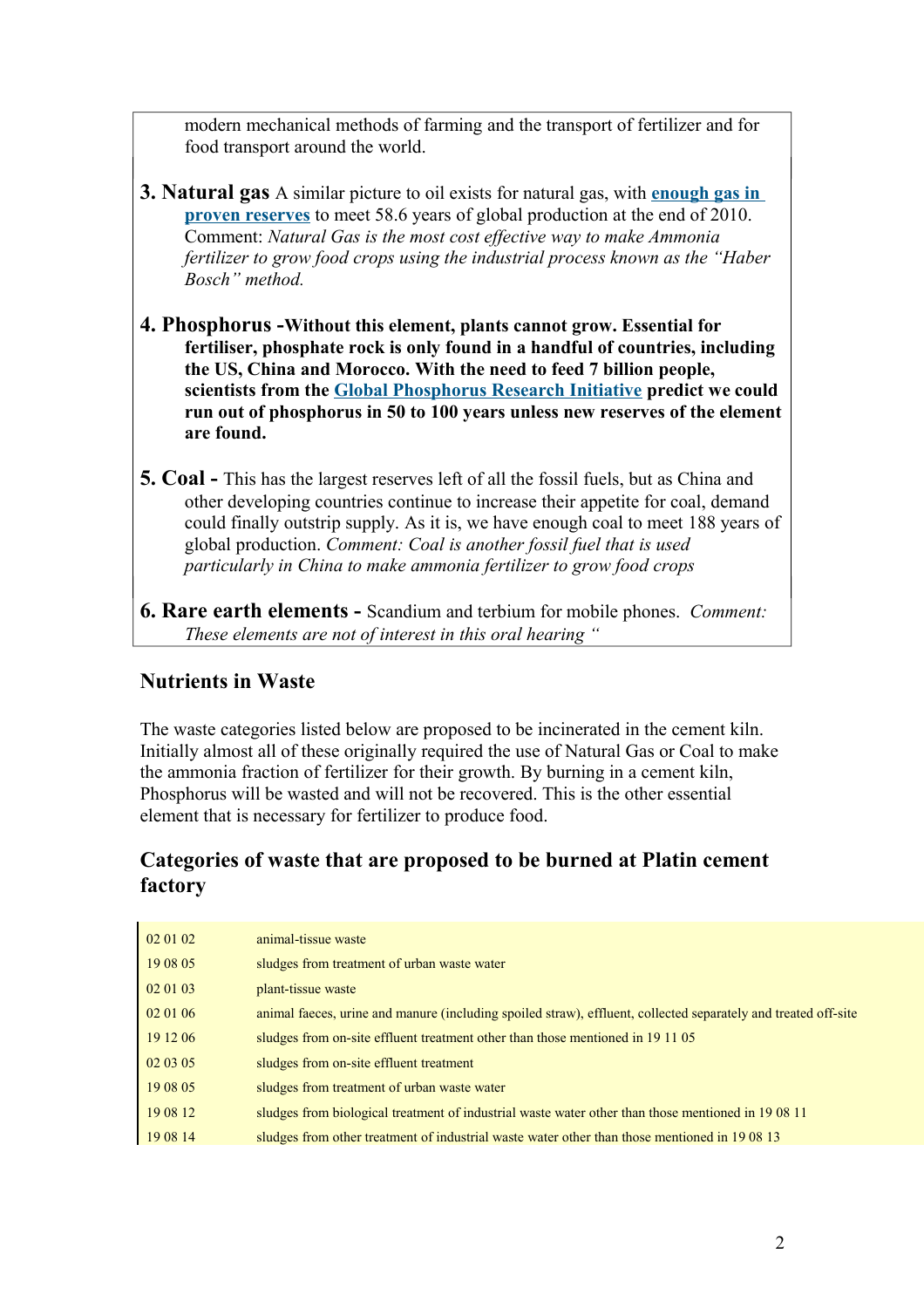# **Nitrogen should not be Burned for Cement – it should be recycled to grow food sustainably - without toxic metals**

I want to argue to the Inspector that waste containing nitrogen should not be burned in a Cement Kiln. It should be recycled so that it can become a constituent of fertilizer for crops to grow food. Most of us don't stop to think about the link between Natural Gas or Coal and the food required to feed the 7 billion people in the world. I want to highlight this link. I want to highlight the problem of using or depending on natural gas and coal and most importantly I want to highlight the urgency to reduce greenhouse gas emissions.

I'm submitting additional information based on the following web sites.

1. **Harber Bosch Process** – Reference from Wikipedia – The **Haber process**, also called the **Haber–Bosch process**, is an artificial [nitrogen fixation](https://en.wikipedia.org/wiki/Nitrogen_fixation) process and is the main industrial procedure for the production of [ammonia](https://en.wikipedia.org/wiki/Ammonia) today. It is named after its inventors, the German chemists [Fritz Haber](https://en.wikipedia.org/wiki/Fritz_Haber) and [Carl Bosch,](https://en.wikipedia.org/wiki/Carl_Bosch) who developed it in the first half of the 20th century. The process converts atmospheric [nitrogen](https://en.wikipedia.org/wiki/Nitrogen)  $(N_2)$  to ammonia (NH<sub>3</sub>) by a reaction with [hydrogen](https://en.wikipedia.org/wiki/Hydrogen)  $(H<sub>2</sub>)$  using a metal catalyst under high temperatures and pressures. The major source of hydrogen is [methane](https://en.wikipedia.org/wiki/Methane) from [natural](https://en.wikipedia.org/wiki/Natural_gas)  [gas.](https://en.wikipedia.org/wiki/Natural_gas) The conversion, [steam reforming,](https://en.wikipedia.org/wiki/Steam_reforming) is conducted with steam in a high temperature and pressure tube inside a reformer with a nickel catalyst, separating the carbon and hydrogen atoms in the natural gas. The Haber process now produces 450 million tonnes of nitrogen [fertilizer](https://en.wikipedia.org/wiki/Fertilizers) per year, mostly in the form of

anhydrous [ammonia,](https://en.wikipedia.org/wiki/Ammonia) [ammonium nitrate,](https://en.wikipedia.org/wiki/Ammonium_nitrate) and [urea.](https://en.wikipedia.org/wiki/Urea) Three to five percent of the world's natural gas production is consumed in the Haber process (around 1–2% of the world's annual energy supply).<sup>[\[15\]](https://en.wikipedia.org/wiki/Haber_process#cite_note-Smil_2004-15)[\[16\]](https://en.wikipedia.org/wiki/Haber_process#cite_note-16)[\[17\]](https://en.wikipedia.org/wiki/Haber_process#cite_note-17)[\[18\]](https://en.wikipedia.org/wiki/Haber_process#cite_note-18)</sup> In combination with pesticides, these fertilizers have quadrupled the productivity of agricultural land:

With average crop yields remaining at the 1900 level the crop harvest in the year 2000 would have required nearly four times more land and the cultivated area would have claimed nearly half of all ice-free continents, rather than under 15% of the total land area that is required today.<sup>[\[19\]](https://en.wikipedia.org/wiki/Haber_process#cite_note-Smil_2011-19)</sup>

Due to its dramatic impact on the human ability to grow food, the Haber process served as the "detonator of the population explosion", enabling the global population to increase from 1.6 billion in 1900 to today's 7 billion.<sup>[\[20\]](https://en.wikipedia.org/wiki/Haber_process#cite_note-Smil_1999-20)</sup> Nearly 80% of the nitrogen found in human tissues originated from the Haber-Bosch process.[\[21\]](https://en.wikipedia.org/wiki/Haber_process#cite_note-Howarth_2008-21)

2. "**Energy Budget of nitrogen use in the United States**" by Mr Nathan Kelischek.

<http://pimlico.phys.appstate.edu/JSRESA/kelischek.1-1.pdf> Producing ammonia is an extremely energy intensive process. In this study it is stated that the USA is importing ammonia, 73% is derived from natural gas and that 27% is derived from coal. Because these are fossil fuels the production of ammonia for the fertility of farms in the USA generates Greenhouse Gases.

3. Reserves of Natural Gas – BP British Petroleum. **[https://www.bp.com/en/global/corporate/energy-economics/statistical-review-of](https://www.bp.com/en/global/corporate/energy-economics/statistical-review-of-world-energy/natural-gas/natural-gas-reserves.html)  [world-energy/natural-gas/natural-gas-reserves.html](https://www.bp.com/en/global/corporate/energy-economics/statistical-review-of-world-energy/natural-gas/natural-gas-reserves.html)**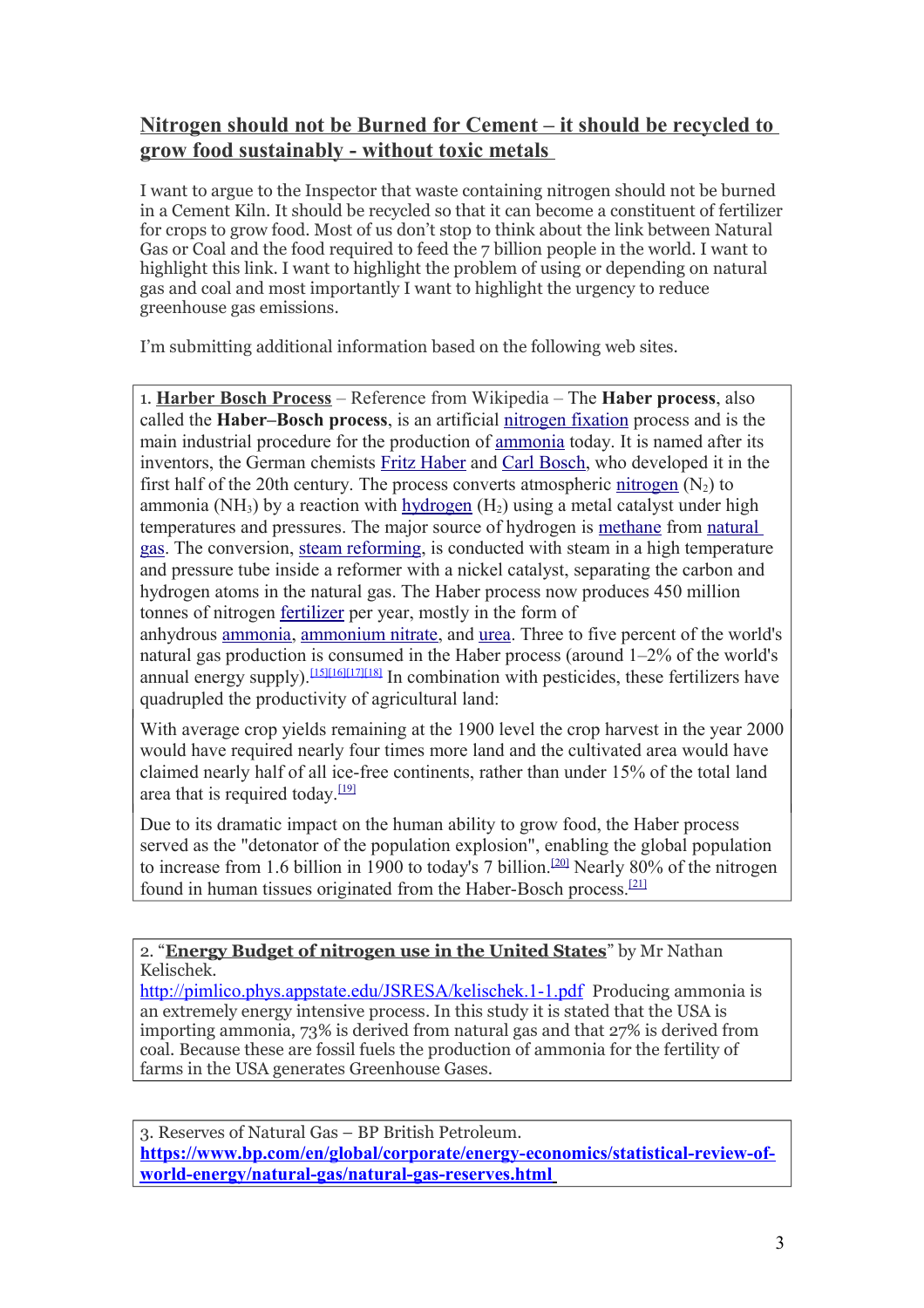### Ignoring the potential of shale oil there "is sufficient natural gas to meet more than 50 years of current production (52.5 years)."

4. UN urges food sector to reduce fossil fuel use and shift to energy smart agriculture

[http://www.un.org/climatechange/blog/2011/11/un-urges-food-sector-to-reduce](http://www.un.org/climatechange/blog/2011/11/un-urges-food-sector-to-reduce-fossil-fuel-use-and-shift-to-energy-smart-agriculture/)[fossil-fuel-use-and-shift-to-energy-smart-agriculture/](http://www.un.org/climatechange/blog/2011/11/un-urges-food-sector-to-reduce-fossil-fuel-use-and-shift-to-energy-smart-agriculture/)

The United Nations Food and Agriculture Organization [\(FAO\)](http://www.fao.org/) has [urged](http://www.fao.org/news/story/en/item/95161/icode/) the global food industry to reduce its dependence on fossil fuels, saying that excessive reliance on that form of energy is likely to undermine efforts to produce enough food for the world's growing population.

"There is justifiable concern that the current dependence of the food sector on fossil fuels may limit the sector's ability to meet global food demands," said a FAO study circulated yesterday at the ongoing UN Conference on Climate Change in Durban, South Africa.

The food sector, including input manufacturing, production, processing, transportation, marketing and consumption, accounts for approximately 30 per cent of global energy consumption, and produces over 20 per cent of global greenhouse gas emissions.

"The global food sector needs to learn how to use energy more wisely. At each stage of the food supply chain, current practices can be adapted to become less energy intensive," said Alexander Mueller, the FAO Assistant Director-General for Environment and Natural Resources.

"Using local renewable energy resources along the entire food chain can help improve energy access, diversify farm and food processing revenues, avoid disposal of waste products, reduce dependence on fossil fuels and greenhouse gas emissions, and help achieve sustainable development goals,"

# **"New technologies reduce greenhouse gas emissions from nitrogenous fertilizer in China"**

**https://www.ncbi.nlm.nih.gov/pmc/articles/PMC3666697/** 

## **ABSTRACT**

The Haber–Bosch process is one of the greatest inventions in modern human history. It enables industrial-scale production of ammonia from atmospheric  $N_2$  using energy. From ammonia, various synthetic nitrogen (N) fertilizers are manufactured, without which nearly half of the world's population would not be alive today  $(1)$ . However, synthetic N fertilizer has become "too much of a good thing" because much of the N applied to cropland escapes the agricultural system and becomes a pollutant, which disrupts terrestrial and aquatic ecosystem functions and contributes to global climate change.

The environmental cost is considerable, between  $\epsilon$ 70 billion and  $\epsilon$ 320 billion per year just for the European Union according to a recent 5-y European nitrogen assessment [\(2\)](https://www.ncbi.nlm.nih.gov/pmc/articles/PMC3666697/#r2). This 200-member expert panel considered N emission reductions a central environmental challenge in the 21st century and called for a global inter- convention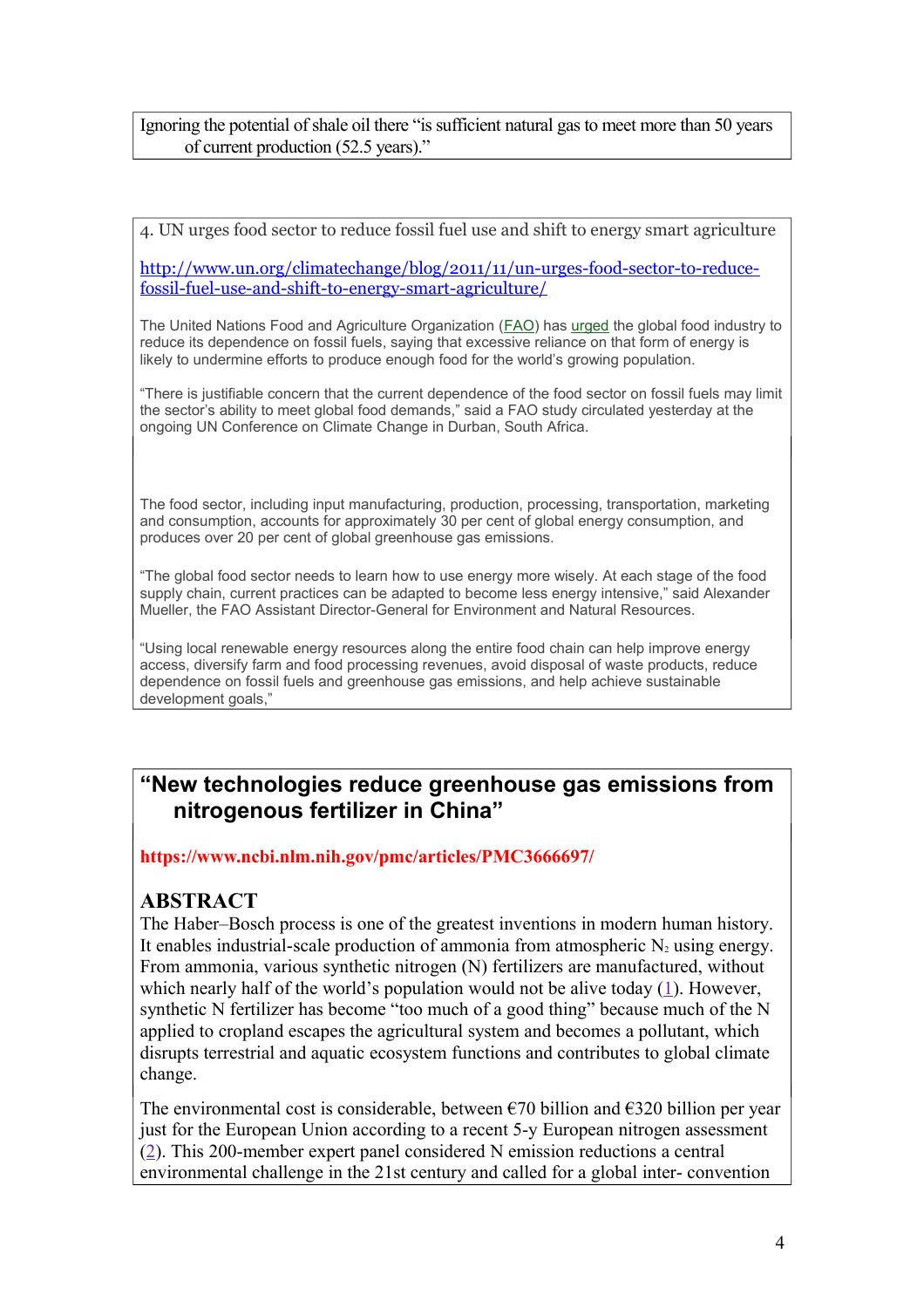N protocol to address the issue. Indeed, coordinated global efforts are particularly critical when dealing with N-related greenhouse gas (GHG) emissions, because such emissions and their impacts recognize no borders.

China is central to the issue. This is not only because China is the largest emitter of fossil-fuel  $CO<sub>2</sub>$  into the atmosphere [\(3\)](https://www.ncbi.nlm.nih.gov/pmc/articles/PMC3666697/#r3) but because China has become a dominating force in the international N fertilizer market. In the past 2 decades (1990–2009), 61% of the world's increase in N fertilizer production and 52% of the increased N consumption occurred in China [\(4\)](https://www.ncbi.nlm.nih.gov/pmc/articles/PMC3666697/#r4). In 2010, China produced 37.1 terrogram (Tg) of N. This accounted for >30% of world's total and exceeded the combined N fertilizer use in North America (11.1 Tg N) and the European Union (10.9 Tg N) in 2009 [\(4\)](https://www.ncbi.nlm.nih.gov/pmc/articles/PMC3666697/#r4). Furthermore, China's N fertilizer production and utilization have distinct characteristics. N fertilizer relies heavily on coal as the main source of energy in its production. Coal has a greater carbon footprint than other forms of energy, such as natural gas.

## **Emission Factors along the N Fertilizer Chain.**

For every ton of N produced and used on cropland in China, an average of 13.5 t of  $CO_2$ -equivalent (eq) (t  $CO_2$ -eq) is emitted. The largest emission along the chain comes from ammonia synthesis. This is partly due to the energy-intensive nature of the chemical engineering process that requires high temperature and pressure and partly due to the low energy efficiency of coal as the main energy source. Coal-based facilities have an emission factor of >5 t CO<sub>2</sub>-eq t NH<sub>3</sub>-N<sup>-1</sup> compared with <3 t CO<sub>2</sub>-eq t NH3-N−1 for natural gas-based plants.

For the same energy source, large-scale facilities emit slightly less GHGs per unit of N than medium- or small-scale facilities. The next phase involves converting ammonia into various N fertilizer products; the processes have a weighted emission factor of 0.9 t CO<sub>2</sub>-eq t N<sup>-1</sup> but a wide range from 0.3 to 5.7 t CO<sub>2</sub>-eq t N<sup>-1</sup>. Thereafter, transport and distribution of the N products have an emission factor averaging 0.1 t CO<sub>2</sub>-eq t  $N^{-1}$ .

## **"IMPLICATIONS OF FOSSIL FUEL DEPENDENCE FOR THE FOOD SYSTEM"**

By [Jay Tomczak,](http://www.resilience.org/resilience-author/jay-tomczak/) originally published by [Tompkins Country Relocalization](http://www.tclocal.org/?oc=DbDisplay&dn=Postings&or=vertical&oi=25)  [Project](http://www.tclocal.org/?oc=DbDisplay&dn=Postings&or=vertical&oi=25) June 11, 2006

[http://www.resilience.org/stories/2006-06-11/implications-fossil-fuel-dependence](http://www.resilience.org/stories/2006-06-11/implications-fossil-fuel-dependence-food-system/)[food-system/](http://www.resilience.org/stories/2006-06-11/implications-fossil-fuel-dependence-food-system/)

**Abstract:** Our current industrialized food system is not sustainable due to it's over dependence on non-renewable fossil fuel energy and it's degradation of the natural systems on which it depends for its existence. If action to change these aspects of the food system are not taken, convening resource depletion and degradation will cause the food system to collapse. Our food system is the result of the "green revolution" which created greatly increased crop yields by using large amounts of fossil fuel energy in the form of synthetic nitrogen fertilizers, petroleum based agrochemicals,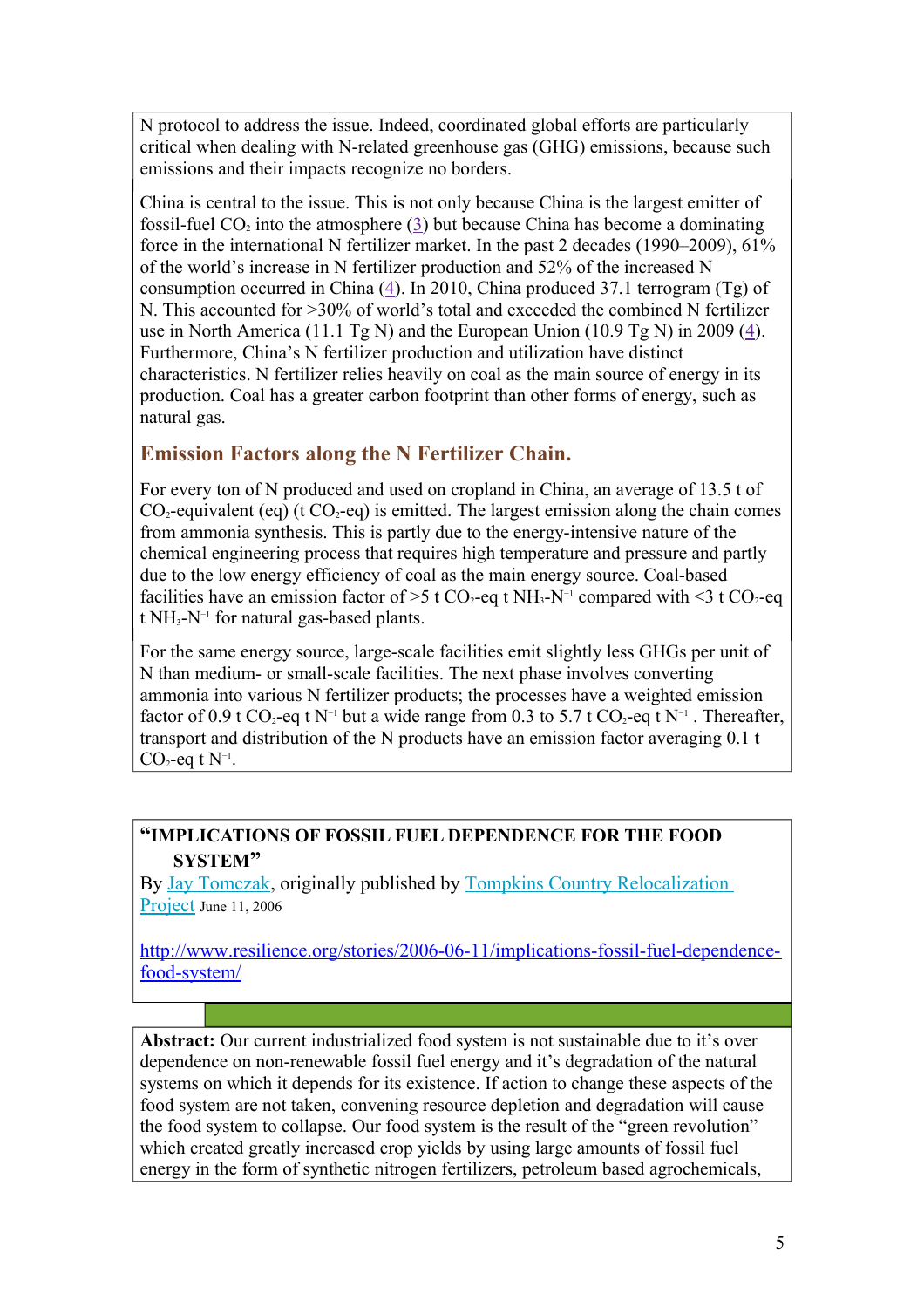diesel powered machinery, refrigeration, irrigation and an oil dependent distribution system. This system destroys biodiversity, contributes to global climate change and degrades soil and water quality.

The availability of decades of cheap fossil fuel energy has allowed the food system to become dependent on finite resources that are rapidly being depleted. Due to the constraints of the first and second laws of thermodynamics this system can not be maintained in its current form. Essential components of the current system such as synthetic nitrogen fertilizers which require natural gas as a feedstock and oil dependent distribution exemplify the fragile nature of the food system. A wide scale conversion to low energy, ecologically sustainable agriculture must be implemented to avoid food system collapse and future food supply shortages.

It is the therefore the submission of Zero Waste Alliance Ireland that we should not waste or put beyond the possibility of reuse, the nitrogen in the form of ammonia that took so much fossil fuel energy to recover from the atmosphere in the first place. The burning of organic nitrogenous material contained in sewage sludge, plant or tissue waste should not be burned by this cement kiln. The failure by our society and economy and our current waste water treatment systems to recycle this nitrogenous resource to grow crops is a failure to be responsible for the food security of our grand children.

## **Phosphorus should not be Burned for Cement – it should be Recycled for Food**

## European Union Phosphorus Platform

This organization was set up to explain the importance of reducing the wasting of phosphorus and the need to recycle phosphorus sustainably from waste food and from waste water such as separated urine – please look at all 4 of the short YouTube videos.

### *<http://phosphorusplatform.eu/links-and-resources/p-facts>*

### **Phosphorus is essential for worldwide food security**

This irreplaceable natural resource is being used up increasingly fast. The demand for phosphorus is growing and virtually all phosphorus rock is mined in countries outside of Europe.

In Europe, phosphorus is not being treated sustainably. It disappears from the food chain as animal manure, human excreta and organic waste. However, solutions are available. We invite you to our Phosphorus Platform to participate, collaborate and innovate.

### **Hardly any raw phosphorus is available in Europe**

Raw phosphorus is obtained from mining phosphate rock. These mines are for the largest part located in Morocco, the US and China. In Europe hardly any raw phosphorus is available, except for a very small quantity in Finland.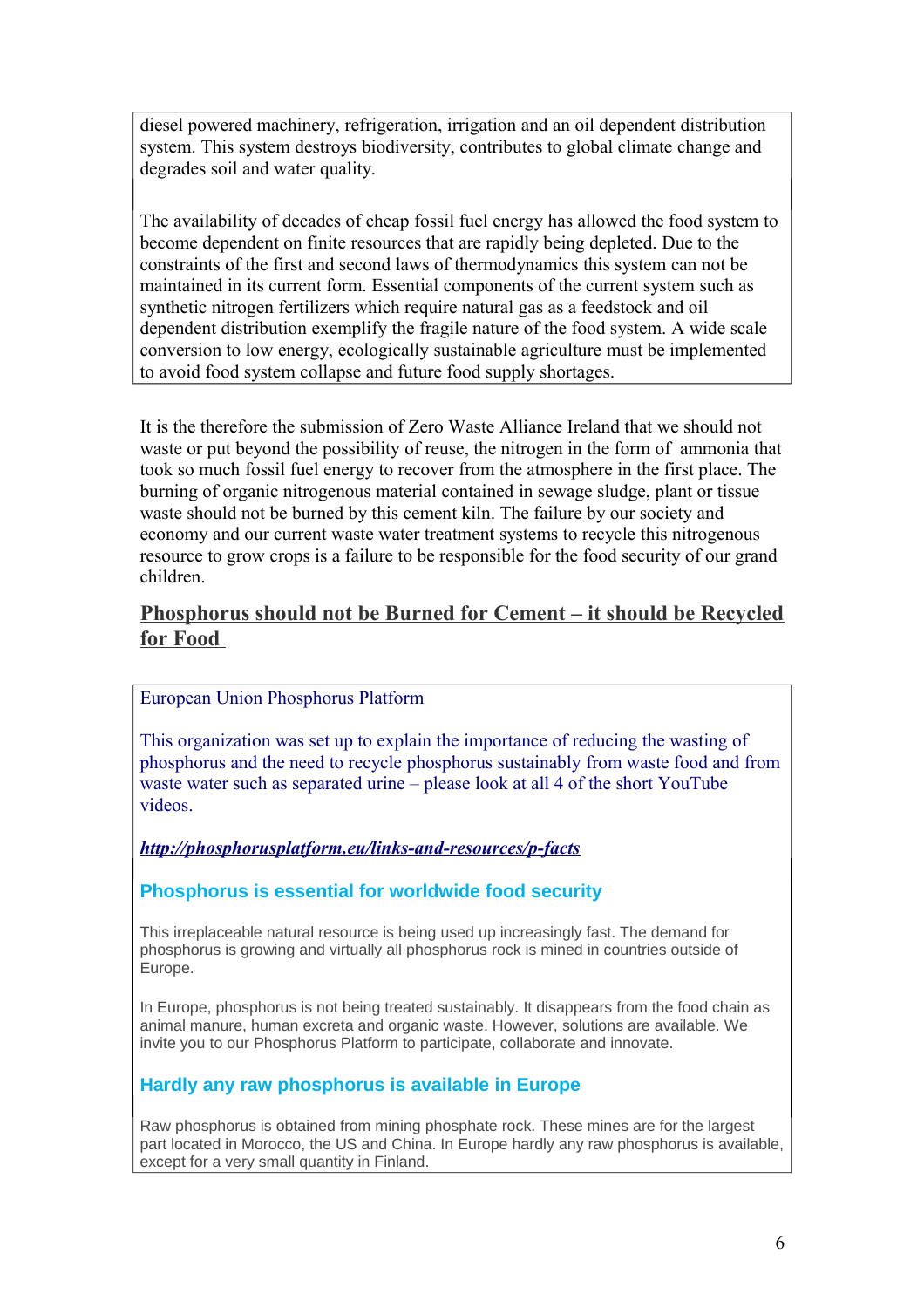Therefore, virtually all phosphorus in Europe has to come from outside Europe. Due to increasing welfare in Africa, Latin America and Asia and an ever increasing world population, the demand for phosphorus is growing.

The dependency of Europe on raw phosphorus from outside Europe endangers our access and threatens our future food security.

### **Wasting phosphorus impacts the environment**

In Europe, phosphorus is being treated in an unsustainable way. Through fertilizers, sewage and animal manure, large amounts of phosphorus and other nutrients end up in ground water and water bodies.

This is a direct threat for our aquatic ecosystems due to the process of eutrophication: increased levels of nutrients resulting in oxygen depletion. The impact on biodiversity is critical, since certain fish and other aquatic animal populations do not survive or invasive new species are introduced.

## **A phosphorus crisis affects us all**

Developing countries are already facing the negative effects of the phosphorus challenge. As prices of raw phosphorus rise, access to fertilizers becomes increasingly difficult and eventually causes soil degradation. The developing world is the first victim of shortage and will be hit hardest.

For European countries, several factors already pose a serious threat for the access to raw phosphorus. Political unrest and climate change in phosphorus mining countries exert pressure on price and export security in any scenario. In the end, exhaustion of phosphorus and consequently the shortage of food will lead to political turmoil, from strikes and demonstrations to migration and war.

## Page 5 - "**8 reasons why we need to rethink the management of phosphorus resources in the global food system**" Dr Dana Cordell "Institute for Sustainable Futures"

[http://phosphorusfutures.net/wp-content/uploads/2015/02/1\\_P\\_DCordell.pdf](http://phosphorusfutures.net/wp-content/uploads/2015/02/1_P_DCordell.pdf)

## **Page 6- "Identification and Evaluation of Phosphorus recovery technologies in an Irish Context"** University of Limerick **- EPA STRIVE Report 189 (2014-W-DS-22)**

[http://www.epa.ie/researchandeducation/research/researchpublications/researchreports](http://www.epa.ie/researchandeducation/research/researchpublications/researchreports/research189.html) [/research189.html](http://www.epa.ie/researchandeducation/research/researchpublications/researchreports/research189.html)

Phosphorus (P) is essential for all life. Manufactured phosphorus fertilisers, produced from mined phosphate rock, are vital for food security. Of the approximately 22 million tonnes of phosphorus added to the world economy annually from mined fossil phosphate resources, approximately 80–90% is used as fertiliser in agriculture, 5–7% for animal feed additives and the remainder in various other applications. Phosphate rock is a limited non-renewable resource concentrated in a few countries and the supply is vulnerable to future scarcity, volatile pricing and geopolitical tensions. The economic importance and high supply risk of phosphate rock led to its inclusion in the European Union list of Critical Raw Materials in 2014. Phosphorus cannot be produced synthetically and has no substitute in food production. Owing to the dependence of food security on phosphorus availability and its potential to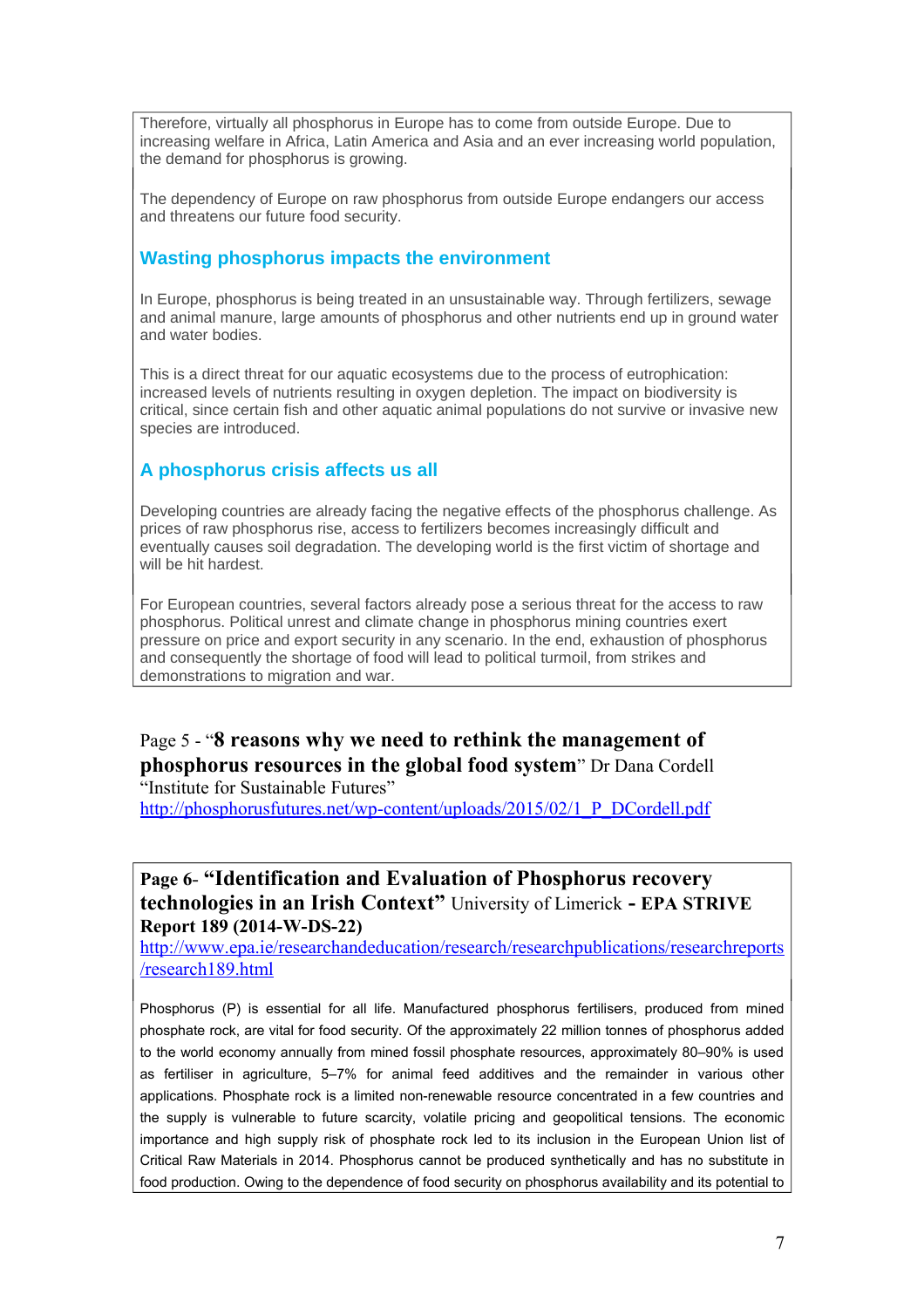contribute to eutrophication in the receiving environment, there is a global need to promote more efficient use of phosphorus, as well as its recovery and reuse. Phosphorus recycling is supported by the Circular Economy Package published by the European Commission in 2015, which proposes measures to contribute to closing the loop of product lifecycles through increased recycling and reuse, with benefits for the environment and the economy. Almost all of the 3 million tonnes of phosphorus consumed in food per year by the global population enters the wastewater sector. It has been estimated that in 2009 the phosphorus available from urine and faeces could account for 22% of the total global phosphorus demand. Municipal wastewaters, therefore, represent a major point source from which to recover phosphorus and re-establish a circular economy. This project focused on identifying and evaluating current and developing phosphorus recovery technologies and assessing their viability in an Irish context.

Phosphorus recovery technologies were identified that can be applied in the wastewater treatment process to recover phosphorus from the liquid phase.

Outputs from the project include a table of phosphorus recovery technologies summarising the details of 28 phosphorus recovery technologies identified in terms of the phosphorus source targeted, the phosphorus product produced, percentage phosphorus recovery, operational scale, technology readiness level, details of the supplying/ developing company, and patent information, where relevant. Important considerations in identifying the most appropriate technology for implementation include quantity and phosphorus concentration of the waste stream, energy and chemical requirements, capital and operational costs, risk of "technological lock-in" and compatibility with the existing wastewater treatment plant infrastructure that can be applied in the wastewater treatment process to recover phosphorus from the liquid phase.

Page 7 - **Thames Water - Ostara – Phosphorus recovery from Municipal Sewage Treatment** [http://ostara.com/nutrient-management](http://ostara.com/nutrient-management-solutions/)[solutions/](http://ostara.com/nutrient-management-solutions/)

You know the problem. You remove phosphorus to meet your effluent limits and protect local waterways from nutrient pollution, but now you've got a new problem: struvite. You could use chemicals, but they're expensive and increase sludge production.

### **THERE IS A BETTER WAY:**

#### OSTARA'S PEARL® AND WASSTRIP® PROCESS

Ostara's technology suite helps communities around the world manage valuable phosphorus resources while meeting increasingly strict phosphorus limits. Our nutrient recovery system helps save on chemical costs, reduce sludge loads, and create a new revenue stream through the sale of high value recovered fertilizer. Plus, it reduces your carbon footprint – that's not just good operational practice, that's good stewardship.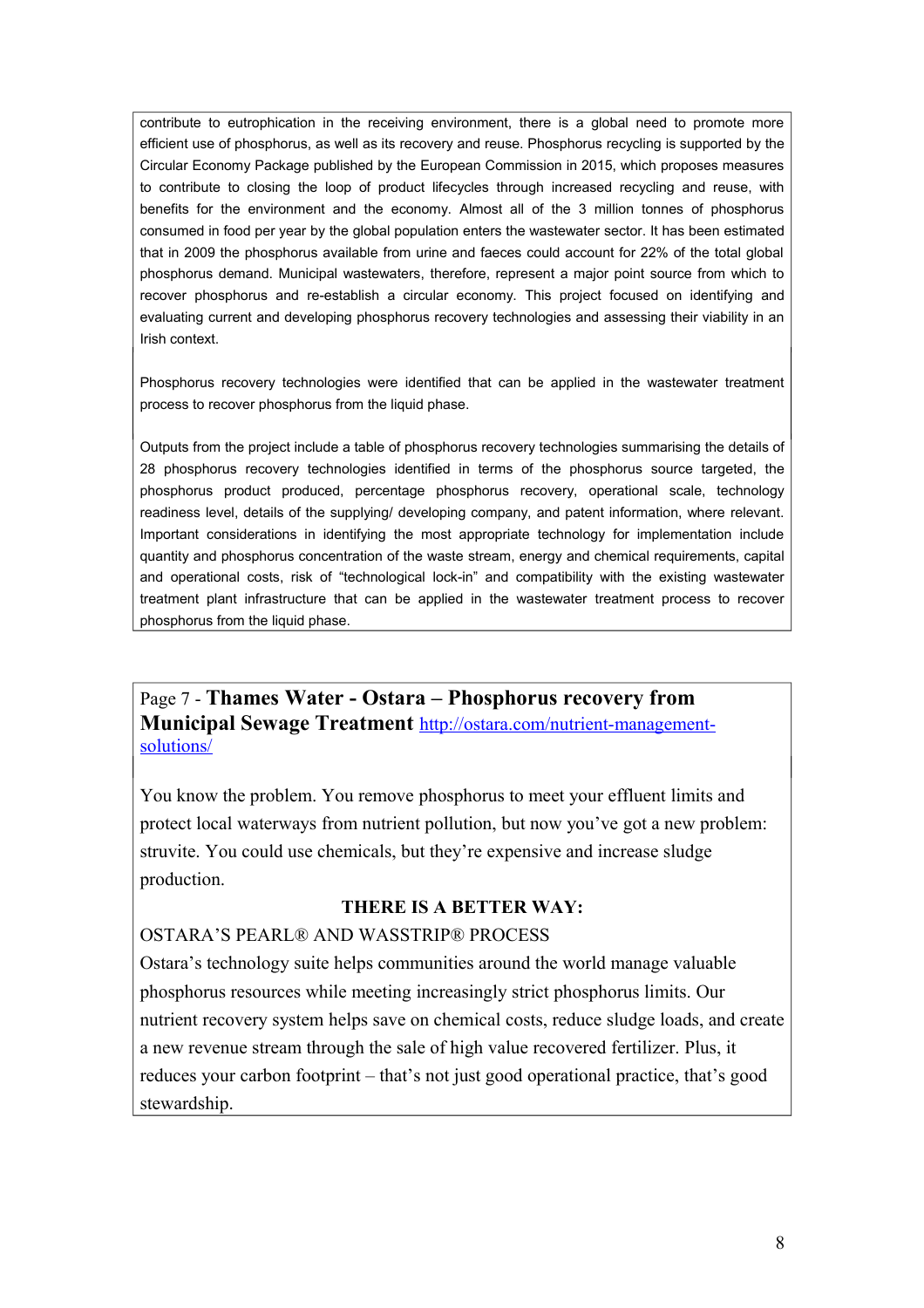Page 8 – "**European Commission – Circular Economy: New Regulations to boost the use of organic and waste based fertilizers"** 

Page 9 - "**Nitrogen and Phosphorus Recovery from Human Urine by Struvite Precipitation and Air Stripping in Vietnam"** As a viable alternative to burning and wasting nitrogen and phosphorus in the Irish Cement Kiln at Platin the following domestic system was presented to the Inspector as an alternative that should be implemented.

How source separated human urine from single houses or communities can be treated to recover the 98% of the phosphorus and 90% of the nitrogen. <http://onlinelibrary.wiley.com/doi/10.1002/clen.201100036/abstract>

### Abstract

A "No Mix" urine separating sanitation system was installed in a dormitory at the University of CanTho in South Vietnam, with the objective of recycling nutrients from source separated wastewater streams. This paper presents the "Yellow Water" treatment plant and its efficiency in recovering phosphorus and nitrogen from human urine. The pilot plant achieved phosphorus removal efficiencies of 98% with both diluted and undiluted urine. Phosphorus was recovered in the form of struvite, a solid mineral fertilizer with heavy metal concentrations being below the German Fertilizer Regulation's threshold limits. About 110 g of struvite could be generated after one treatment cycle, during which 50 L of urine were processed. Nitrogen removal by air stripping showed best results when circulating the urine for 3 h through the stripping column at a high flow rate (80 L/h). With these settings, more than 90% of the nitrogen could be removed from the urine, and virtually 100% of this nitrogen could be recovered in the form of liquid ammonium sulphate. In the future, treatment costs could be further reduced by making use of the solar energy that is available during daytime in South Vietnam.

Page 10 - **Herr Ltd** – A family friendly method of growing plants by a hydroponic method to recover N, P and K from separated human urine. Because human urine has no toxic levels of metals, the harvested leaves of the plants can be used directly in the vegetable garden. In addition the leaves can be composted along with kitchen vegetable waste over a period of 2 or 3 years to make compost. This will allow for an extended period of time for any ingested pharmaceuticals in the urine to break down. In this way Nitrogen, Phosphorus and Potassium from human urine can be safely used in kitchen gardens without any toxic metals, hormones or ingested pharmaceuticals. It's ironic to think that a natural system using sunlight and composting, rather than fossil fuel or high tek engineering can recycle nutrients so safely and be operated at home by a family gardener.

**Conclusion** - We are the last generation that will be ignorant of "World Resource Depletion". It is the view of Zero Waste Alliance Ireland that Sewage Sludge or any of the other similar categories listed by "Irish Cement" that contain Nitrogen and Phosphorus should not be burned in the cement kiln for the following reasons: